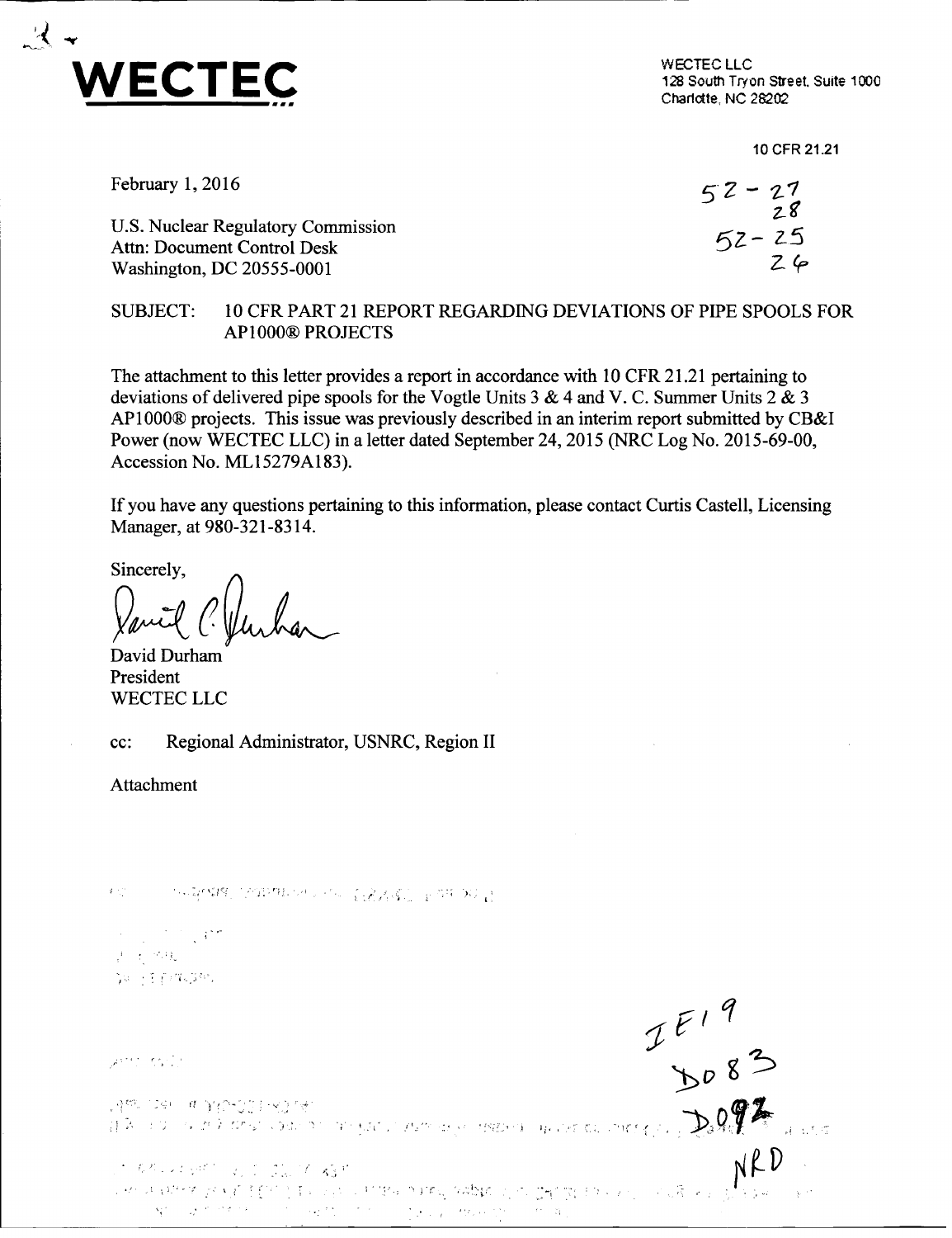$\mathcal{R}$  $\tilde{\mathcal{A}}$  $\frac{3}{2}$ Â  $\sim \frac{1}{2}$ 

> ý  $\mathbb T$

## 10 CFR PART 21 REPORT REGARDING DEVIATIONS OF PIPE SPOOLS FOR<br>AP1000® PROJECTS

This report is being provided in accordance with 10 CFR 21.21.

(i) Name and address of the individual or individuals informing the Commission.

David Durham President WECTEC LLC 128 S. Tryon St., Suite 1000 Charlotte, NC 28202

(ii) Identification of the facility, the activity, or the basic component supplied for such facility or such activity within the United States which fails to comply or contains a defect.

The basic components being supplied are piping spools to be used for various safety-related systems for the V. C. Summer and Vogtle AP1000® projects. The pipe spools are classified as ASME Boiler and Pressure Vessel Code Section III. These piping spools are associatediwith several systems, including Chemical and Volume Control System (CVS), Passive Containment Cooling System (PCS), Passive Core Cooling System (PXS), Reactor Coolant System (RCS), Normal Residual Heat Removal System (RNS), Spent Fuel Pool Cooling System (SFS), Steam Generator System (SGS), Main Control Room Emergency Habitability System (VES), Liquid Radwaste System (WLS), and the Waste Water System (WWS).

(iii) Identification of the firm constructing the facility or supplying the basic component which fails to comply or contains a defect.

The pipe spools are being supplied by CB&I Laurens, 366 Old Airport Road, Laurens, SC 29360. The procurement of the affected material is being conducted by the firm constructing the facility, which is WECTEC LLC (previously called CB&I Power), 128 South Tryon Street, Charlotte, NC 28202.

(iv) Nature of the defect or failure to comply and the safety hazard which is created or could be created by such defect or failure to comply.

The specific conditions identified on various piping spools fall into four general categories:

- (1) Dimensional Length Deviations These conditions include center-to-end and centerto-center lengths of straight pipe segments that exceed the minimum or maximum tolerances.
- (2) Bend Angle Deviations These conditions include spool bend angles that exceed the minimum or maximum tolerances.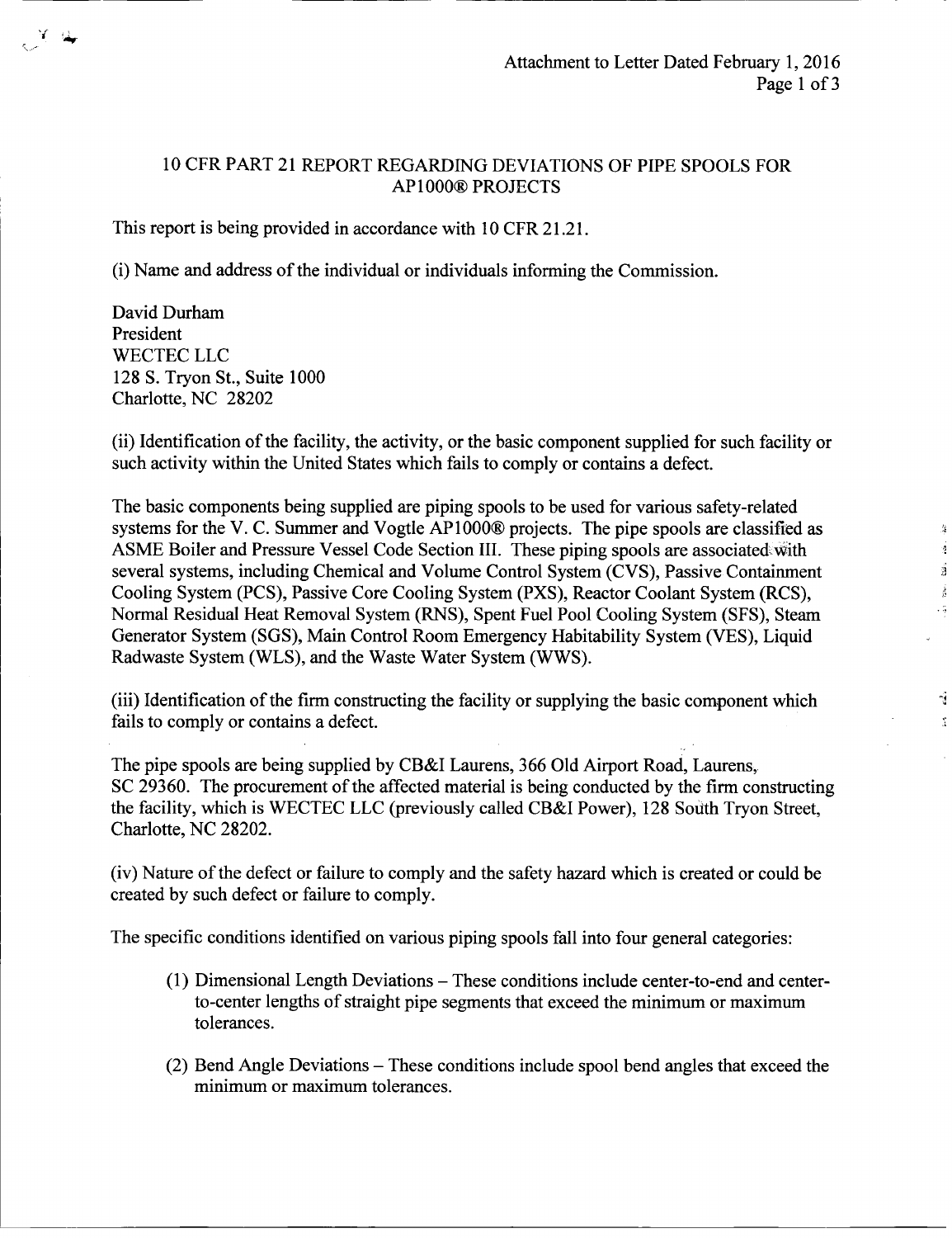Y

- (3) Minimum Wall Thickness Deviations These conditions include pipe wall thickness below the applicable tolerance. These conditions typically have been found at some bends in the spools and at some ends of the pipe.
- (4) Other Conditions These conditions include weld related attributes, potential carbon contamination, and tools marks.

Of the categories listed above, the fabrication tolerance deviations involving bend angles and length are considered unlikely to pose a substantial safety hazard. Significant dimensional deviations would not be expected to fit properly during on-site construction activities and would be identified as nonconforming and not able to be used. Deviations listed as "other conditions" and minimum wall thickness deviations are considered to be potentially the most significant. The deviations associated with minimum wall thickness that are below the ASME code-required minimum wall thickness have been conservatively judged to have the potential to introduce a substantial safety hazard and are considered defects.

Therefore, if left uncorrected, the described conditions could cause a substantial safety hazard for the V. C. Summer and Vogtle AP1000® nuclear projects. This report is also intended to bound any deviations that have not yet been evaluated or that are subsequently discovered during "extent of condition" reviews associated with the piping spools and materials supplied by CB&I Laurens.

(v) The date on which the information of such defect or failure to comply was obtained.

The discovery date of these deviations is based on the date of the associated CB&I Power (now WECTEC LLC) Corrective Action Report (CAR). That CAR was initiated on July 29, 2015. An interim Part 21 report dated September 24, 2015, was submitted to the NRC that stated<sup>®</sup> evaluation of this condition was expected to be completed by January 28, 2016. The interim report is identified as Accession No. ML 15279A183 and Log No. 2015-69-00, on the NRC website. Additionally, the supplier, CB&I Laurens, closed an interim report associated with wall-thickness issues by letter dated September 22, 2015. This interim report closure by CB&I Laurens was based on transferring the requirement to perform the evaluation to the purchaser, CB&I Power (now WECTEC LLC), in accordance with 10 CFR 21.21(b). The CB&I Laurens closure letter is identified as Accession No. ML15279A182 and Log No. 2015-29-03, on the NRC website.

(vi) In the case of a basic component which contains a defect or fails to comply, the number and location of these components in use at, supplied for, being supplied for, or may be supplied for, manufactured, or being manufactured for one or more facilities or activities subject to the regulations in this part.

The impacted materials are piping spools intended to be used for the V. C. Summer and Vogtle APlOO0® projects. The total number and location of the nonconforming components are still